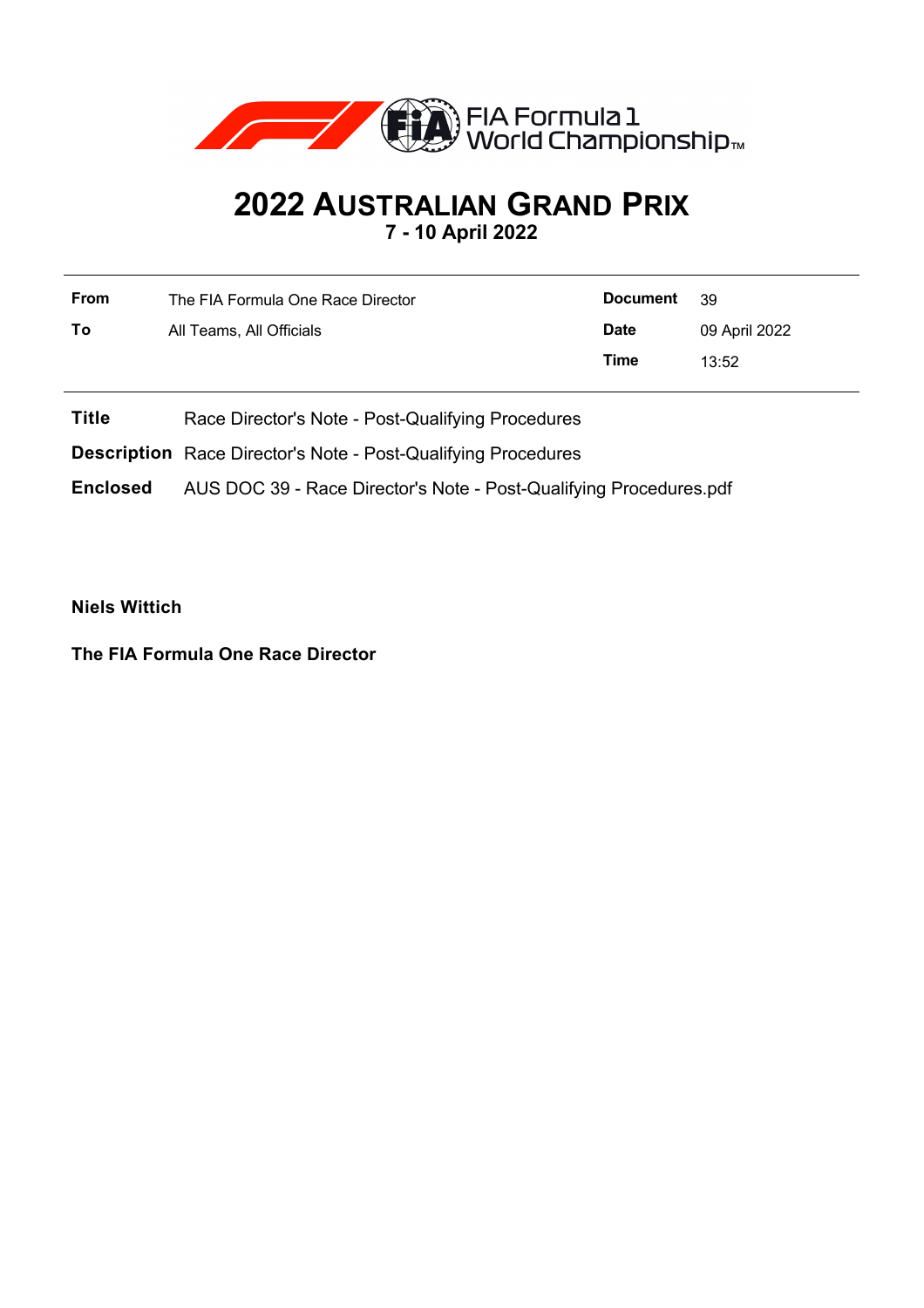

## **2022 AUSTRALIAN GRAND PRIX**

**7 – 10 April 2022**

 $\overline{\phantom{0}}$ 

| From | The FIA Formula One Race Director | <b>Document</b>     | -39                   |
|------|-----------------------------------|---------------------|-----------------------|
| То   | All Teams, All Officials          | <b>Date</b><br>Time | 9 April 2022<br>13:50 |

## **NOTE TO TEAMS: POST QUALIFYING PROCEDURE**

The Post-Qualifying interview procedure requires the top three (3) drivers to be interviewed on the Grid once they have got out of their cars.

Should either of your drivers be among the top three (3) at the end of qualifying we would like to ask for your co-operation in following the procedure below:

- If they take the chequered flag at the end of Q3, the fastest three (3) drivers should stay on the track and proceed directly to the Grid, where the 1, 2, 3 boards which will be located in the vicinity of Grid Position 9.
- Other than the team mechanics (with cooling fans if necessary), officials and FIA pre-approved television crews and FIA approved photographers, no one else will be allowed in this designated area at this time (no driver physios nor team PR personnel). At the sole discretion of the FIA Media Delegate, the team-embedded photographer of the pole position driver may also be permitted in the designated area at this time.
- Once out of their cars, the top three (3) Drivers will be weighed in the designated area on the track by the FIA. Each Driver must remain fully attired until after they have been weighed (e.g: Helmet, Gloves, etc).
- After the Drivers have been weighed, the post-Qualifying interviews will take place in this designated area on the track. The interviewer will be selected by the Commercial Rights Holder.
- If one (1) of the top three (3) drivers is already in the Pit Lane at the end of the session, the team should ensure that they go directly to the designated area once the other drivers have arrived there.
- At the end of the live interviews the drivers will be led to the backdrop underneath the podium for the Top 3 and Pirelli Pole Position Award photo opportunities.
- The top three (3) drivers will then be escorted by the FIA Media Delegate to the FIA Press Conference located on the first floor of the Pit Garage Complex.
- At the end of the FIA Press Conference, the top three (3) drivers will be taken to the TV pen, located at the pit entry end of the paddock and they may be accompanied by their press officers, who should wait to collect their drivers at the back of the press conference room.
- Drivers eliminated in Q1 and Q2, drivers classified from 4th to 10th in Q3 and drivers who did not participate in Q1 but are eligible to race must also attend the TV pen interview session after they have been weighed by the FIA at the end of the last part of qualifying in which they participated.
- Any Driver from 4<sup>th</sup> and beyond who does not have a session for the written media organised after Qualifying must be available for interviews at the written media zone adjacent to the TV pen once their TV interviews have concluded.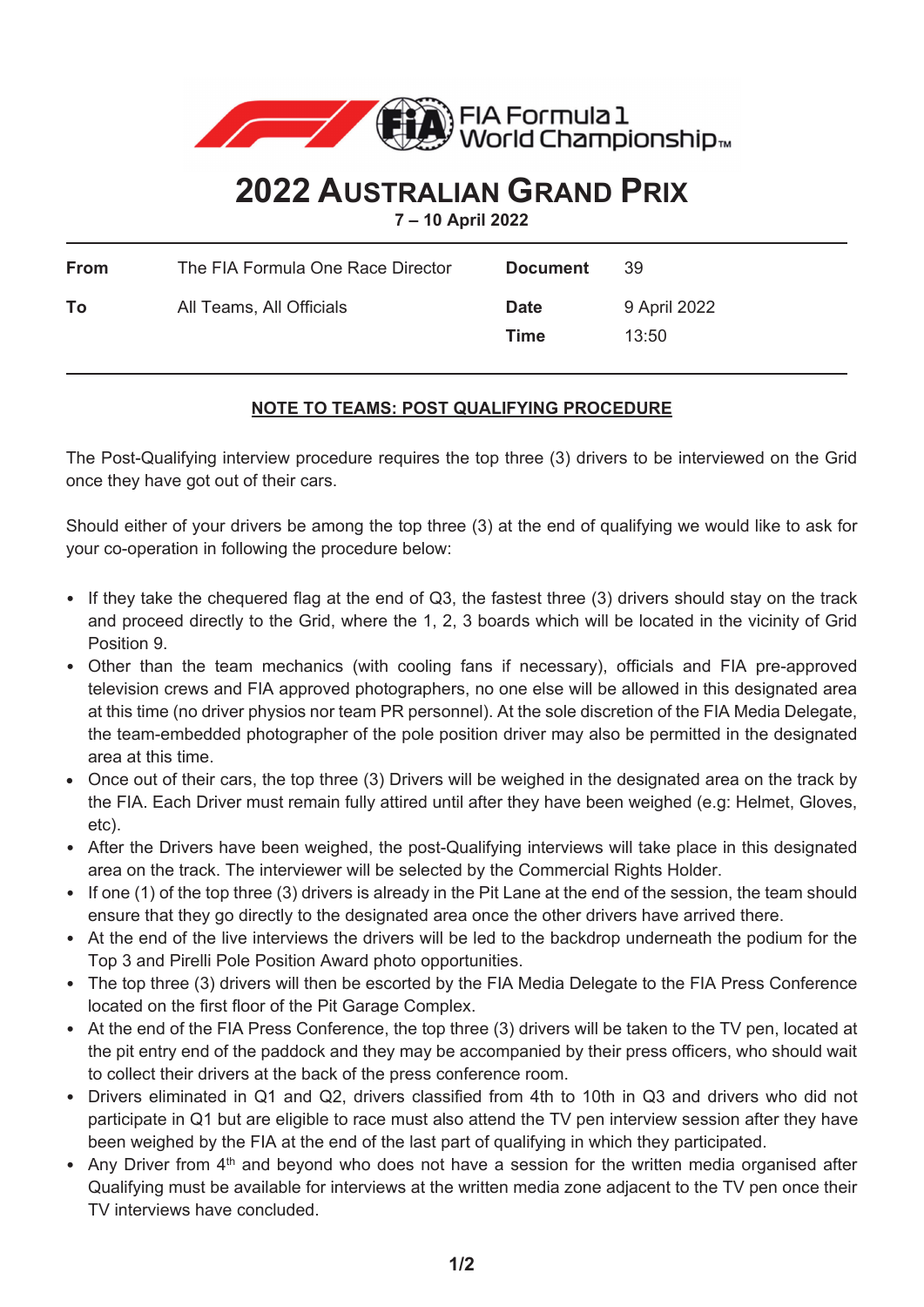Please see the attached Qualifying - Parc Fermé Diagram.

**Niels Wittich** 

**The FIA Formula One Race Director**